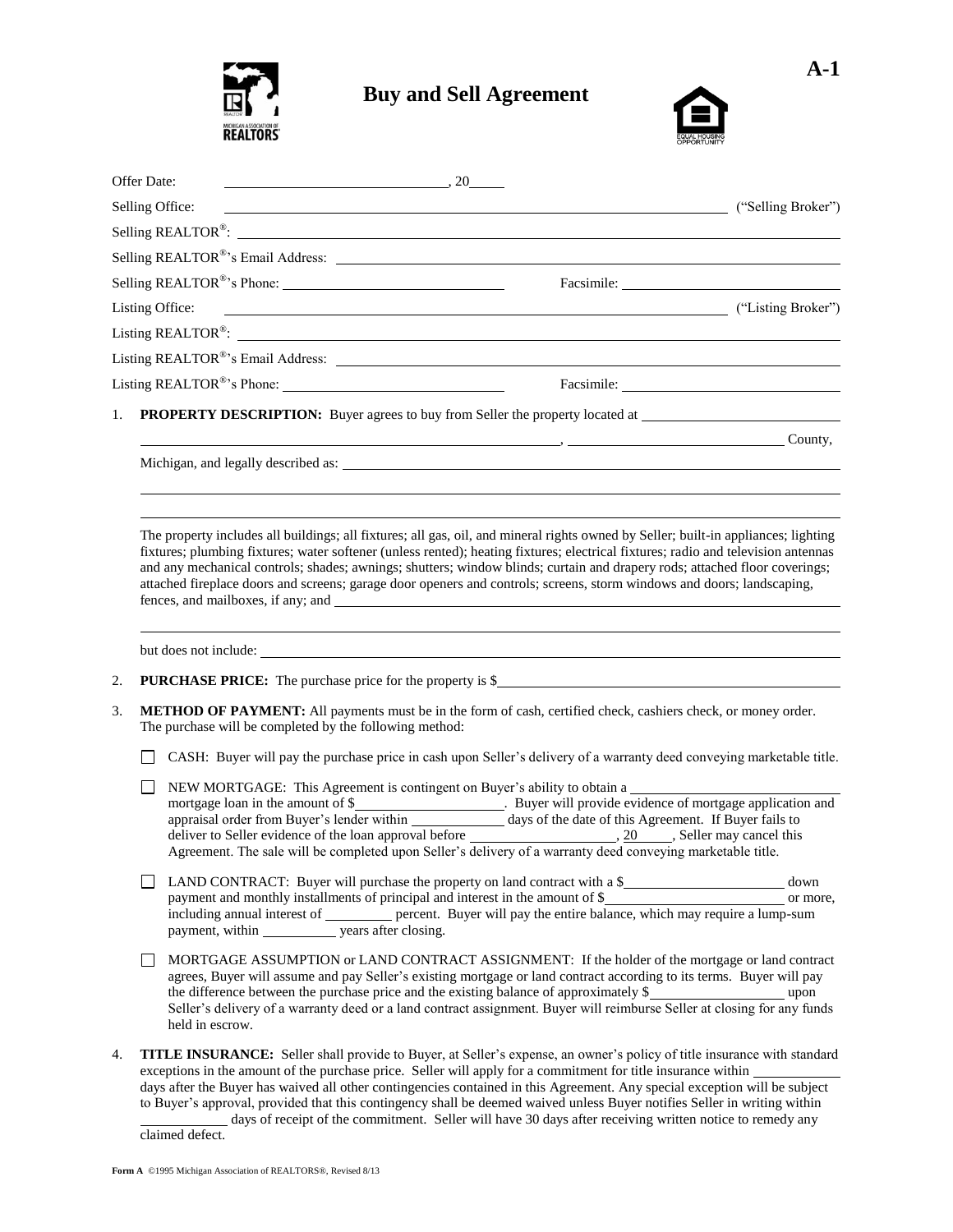- 5. **PROPERTY INSURANCE:** Seller shall be responsible for fire and extended coverage insurance on the property until sale is closed.
- 6. **CLOSING COSTS:** Seller shall pay all state and county transfer taxes and costs required to convey clear title. Buyer shall pay the cost of recording the deed and/or security interests and all mortgage closing costs and fees required in connection with the Buyer's loan and the issuance of the lender's title insurance policy.
- 7. **REAL ESTATE TAXES:** Seller will pay all prior years' real estate taxes. The current year's real estate taxes will be paid as follows:
	- $\Box$  NO PRORATION: Seller will pay the taxes which are due before the date of closing. Buyer will pay taxes which are due on or after the date of closing. "Due" means the date on which a tax becomes payable.
	- **PRORATION:** With current year taxes treated as though they are paid in  $\Box$  arrears  $\Box$  advance, based on a  $\Box$  calendar year  $\Box$  fiscal year.
	- $\Box$  OTHER:  $\Box$
- 8. **SPECIAL ASSESSMENTS:** All special assessments for municipal improvements which have become a lien on the property shall be paid by the Seller, provided, however, that in the event a special assessment is payable in installments, current and future installments shall be  $\Box$  allocated between Seller and Buyer using the same method for the proration of real estate taxes in paragraph 7 above; or  $\Box$  paid in full by Seller at closing.
- 9. **MISCELLANEOUS PRORATED ITEMS:** Rent, association fees, insurance (if assigned) and fuel, as well as interest on any existing land contract, mortgage or other lien assumed or to be paid by the Buyer, will be prorated to the date of closing.

Additional items:

- 10. **CLOSING DATE:** Sale to be closed on or before  $\qquad \qquad \ldots$ , 20 ...
- 11. **OCCUPANCY:** Seller will give occupancy as follows:
	- $\Box$  Immediately after closing
	- □ days after closing by 12:00 noon. From the date of closing to the date of vacating, Seller will pay Buyer \$ per day as an occupancy charge. At closing, Seller will pay \$ to Listing Broker to be held in escrow. After Buyer shall vacate the property, Listing Broker will use these funds to pay the accrued occupancy charge to Buyer and refund the balance, if any, to Seller. Seller is liable to Buyer for damage to the property occurring after closing and before vacating, to the extent not covered by the Buyer's homeowners policy, as well as for any deductible portions of a covered claim.

If tenants occupy the property, then:

- $\Box$  Seller will cause the tenants to vacate the property before closing.
- Buyer will take the property subject to the rights of the tenants.

## 12. **SELLER'S DISCLOSURE:**

- Buyer acknowledges that a Seller's Disclosure Statement has been provided to Buyer.
- Seller shall provide Buyer with a Seller's Disclosure Statement with Seller's acceptance of this offer. Pursuant to the Seller Disclosure Act, MCL 559.951, *et seq.*, Buyer will have 72 hours after hand-delivery of the disclosure statement (or 120 hours after delivery by registered mail) to terminate this Agreement by delivery of a written notice to Seller or Seller's agent.
- 13. **RELEASE:** Buyer and Seller acknowledge that neither Listing Broker nor Selling Broker, nor their respective agents, have made any representations concerning the condition of the property covered by this Agreement or the marketability of title, and Buyer and Seller release the Listing Broker and Selling Broker and their respective agents, with respect to all claims arising out of or related to this Agreement, any addendums or counteroffers; all claims arising from any purported representations as to the physical and environmental condition of the property covered by this Agreement or the marketability of title; and all claims arising from any special assessments and/or utility bills which have been or may in the future be charged against the property covered by this Agreement and, in addition, agree to indemnify and hold harmless the Listing Broker and Selling Broker and their respective agents from any and all claims related to those matters.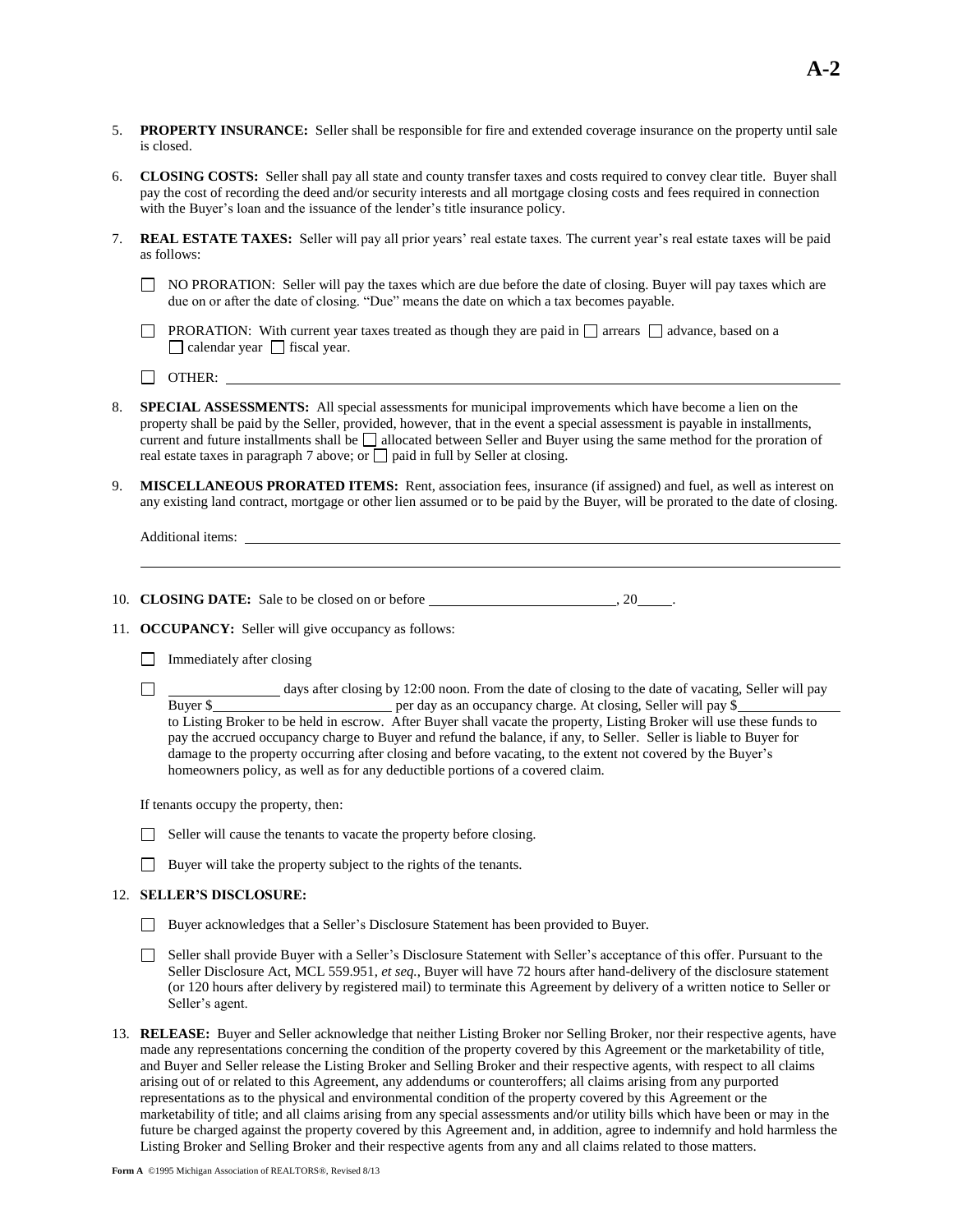- 14. **LEAD-BASED PAINT DISCLOSURE/INSPECTION (For residential housing built prior to 1978 only):** Buyer acknowledges that prior to signing this Agreement, Buyer has received a copy of the *Lead-based Paint Sellers Disclosure Form* completed by the Seller on \_\_\_\_\_\_\_\_, the terms of which shall be part of this Agreement. Buyer also agrees (check one below):
	- Buyer shall have days after the date of this Agreement to conduct an inspection of the property for the presence of lead-based paint and/or lead-based paint hazards. (Federal regulations require a 10-day period or other mutually agreed upon period of time.) If Buyer is not satisfied with the results of this inspection, upon notice from Buyer to Seller within this period, this Agreement shall terminate and any deposit shall be refunded to Buyer.
	- Buyer hereby waives his/her opportunity to conduct a risk assessment or inspection for the presence of lead-based paint and/or lead-based paint hazards.
- 15. **LAND DIVISION ACT (For unplatted land only):** Seller and Buyer agree that the following statements shall be included in the deed at the time of delivery:
	- (a) The grantor grants to the grantee the right to make *(insert "zero"* or a specific number, as appropriate) division(s) under section 108 of the Land Division Act, MCL 560.108.
	- (b) This property may be located within the vicinity of farm land or a farm operation. Generally accepted agricultural and management practices which may generate noise, dust, odors and other associated conditions may be used and are protected by the Michigan right to farm act.

**CAUTION:** If the space contained in subparagraph (a) above is left blank, the deed will NOT grant Buyer the right to any divisions.

- 16. **PROPERTY INSPECTIONS:** Buyer has personally inspected the property and accepts it in AS IS present condition and agrees that there are no additional written or oral understandings except as otherwise provided in this Agreement.
	- This offer is contingent upon satisfactory inspections of the property, at Buyer's choice and at Buyer's expense, no later than business days of the date of this Agreement. These inspections may include, but may not be limited to, structural and/or mechanical inspections, survey and site investigation, soil borings, as well as inspections for radon, pests, mold and/or asbestos. Buyer agrees to return the property to its prior condition after any inspections or tests. If Buyer is not satisfied with the results of any inspection, upon written notice from Buyer to Seller within this period, this Agreement shall terminate and any deposit shall be refunded to Buyer. In the event the Buyer neither removes the contingencies nor terminates this Agreement in the time provided, the Buyer shall be deemed to have waived this contingency. Any request by Buyer to modify this Agreement based on the results of an inspection shall terminate this Agreement unless: (a) the request is agreed to by Seller in writing, or (b) the Buyer removes the inspection contingency in writing within the time for inspections.
	- Buyer acknowledges that Selling Broker/REALTOR® has recommended that Buyer obtain an inspection of the property by an inspector and/or a licensed contractor. Buyer does not desire to obtain an inspection of the property.
- 17. **EARNEST MONEY DEPOSIT:** Buyer deposits \$ to be held by

("Escrowee") evidencing Buyer's good faith, which deposit shall be applied to the purchase price at closing.

If this offer is not accepted or title is not marketable, or insurable or if the terms of purchase are contingent upon ability to obtain a new mortgage or any other contingencies as specified, which cannot be met, this deposit shall be refunded to Buyer. In the event the Buyer and Seller both claim the earnest money deposit, the earnest money deposit shall remain in Escrowee's trust account until a court action has determined to whom the deposit must be paid, or until the Buyer and Seller have agreed in writing to the disposition of the deposit. (This paragraph may be subject to the arbitration provisions in paragraph 22 below.)

- 18. **DEFAULT:** If Buyer defaults, Seller may enforce this Agreement, or may cancel the Agreement, keep the deposit, and pursue legal remedies. If Seller defaults, Buyer may enforce this Agreement or may demand a refund of the deposit and pursue legal remedies. (This paragraph may be subject to the arbitration provisions in paragraph 22 below).
- 19. **LIMITATION:** Buyer and Seller agree that any and all claims or lawsuits which they may have against the Listing Broker and its agents and/or Selling Broker and its agents relating to their services must be filed no more than six (6) months after the date of closing of the transaction described in this Agreement. Buyer and Seller waive any statute of limitations to the contrary.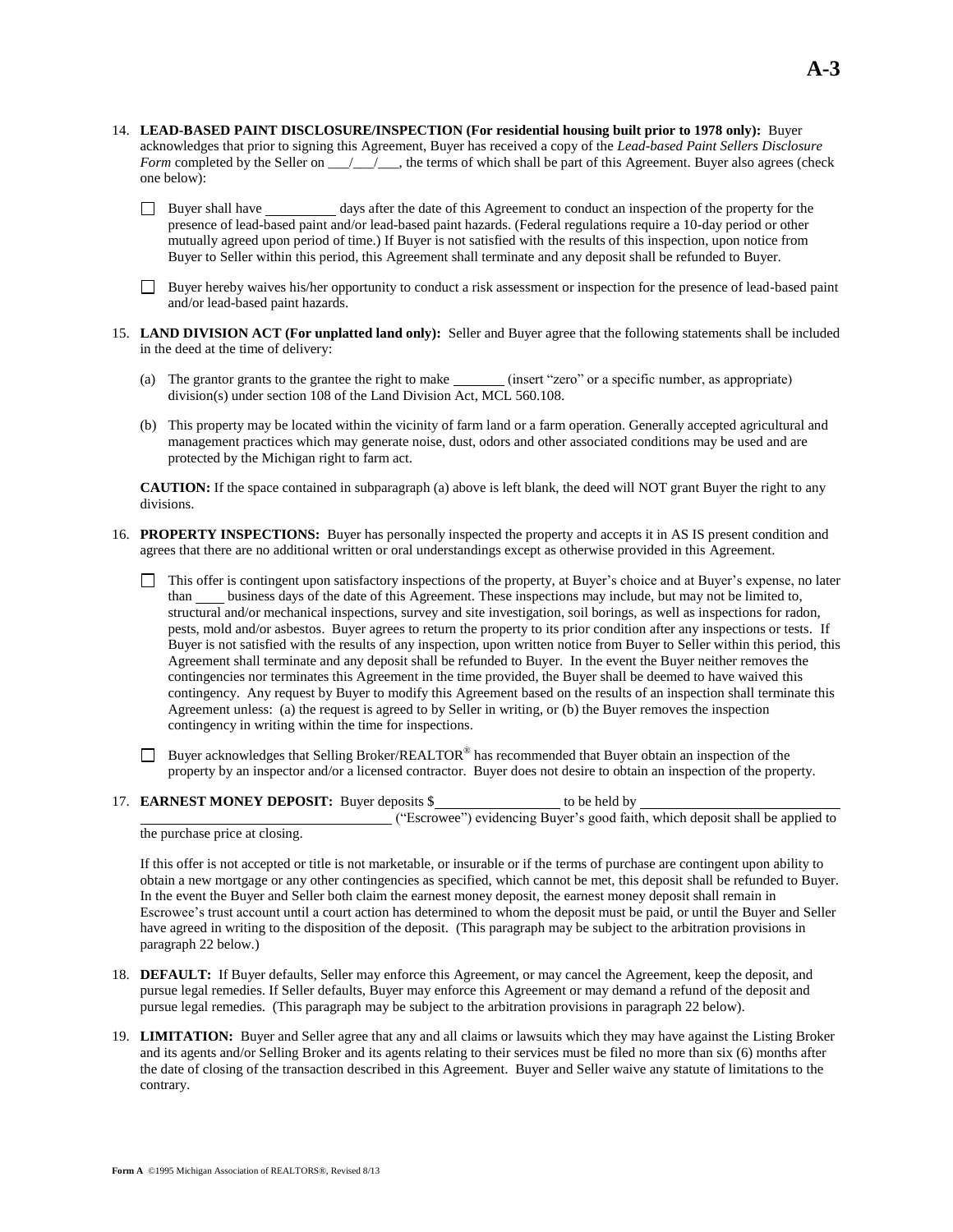- 20. **ENTIRE AGREEMENT:** Buyer and Seller agree that this is the entire agreement between the parties and that there are no other written or oral understandings. Buyer and Seller further agree that this Agreement supersedes any and all prior agreements, understandings or representations made by the parties or their agents.
- 21. **WALK-THROUGH:** Buyer has the right to walk through the property within forty-eight (48) hours prior to closing.
- 22. **ARBITRATION:** Any dispute over the disposition of any earnest money deposits or claim arising out of or related to the physical condition of any property covered by this Agreement, included without limitation, claims of fraud, misrepresentation, warranty and negligence, shall be settled in accordance with the rules, then in effect, adopted by the endorsed provider of arbitration services for the Michigan Association of REALTORS®. This is a voluntary agreement between the Buyer and Seller. Failure to agree to arbitrate does not affect the validity of the Agreement. A judgment of any circuit court shall be rendered on the award or determination made pursuant to this Agreement. This Agreement is specifically made subject to and incorporates the provisions of the Michigan Uniform Arbitration Act, MCL 691.1681, *et seq*. This Agreement is enforceable only as to parties and brokers/agents who have agreed to arbitrate as acknowledged by their initials below. The terms of this paragraph shall survive the closing.

INITIAL IF YOU AGREE TO ARBITRATE:

Seller **Listing Broker** Selling Broker Selling Broker

- 23. **ELECTRONIC COMMUNICATION:** As an alternative to physical delivery, the parties agree that this Agreement, any amendment or modification of this Agreement and/or any written notice or communication in connection with this Agreement may be delivered to the Seller in care of the Listing REALTOR<sup>®</sup> and the Buyer in care of the Selling REALTOR® via electronic mail or by facsimile via the contact information set forth above. Any such communication shall be deemed delivered at the time it is sent or transmitted. Seller represents and warrants that an electronic email address has been provided to Listing REALTOR® from which Seller may receive electronic mail. Buyer represents and warrants that an electronic email address has been provided to Selling REALTOR<sup>®</sup> from which Buyer may receive electronic mail. The parties agree that the electronic signatures and initials shall be deemed to be valid and binding upon the parties as if the original signatures or initials were present in the documents in the handwriting of each party.
- 24. **COUNTERPARTS:** This Agreement may be signed in any number of counterparts with the same effect as if the signature of each counterpart were upon the same instrument.
- 25. **HEIRS, SUCCESSORS AND ASSIGNS:** This Agreement binds Seller, Seller's personal representatives and heirs, and anyone succeeding to Seller's interest in the property. Buyer shall not assign this Agreement without Seller's prior written permission.
- 26. **OTHER CONDITIONS:**

| 27. THIS OFFER WILL EXPIRE ON                                         | . 20 | <b>a</b> | A.M.P.M., or |
|-----------------------------------------------------------------------|------|----------|--------------|
| upon Seller's receipt of revocation from Buyer, whichever is earlier. |      |          |              |
|                                                                       |      |          |              |

28. **RECEIPT IS ACKNOWLEDGED BY BUYER of a copy of this Agreement.**

| <b>Buyer Signature</b>                                    | <b>Buyer Signature</b> |                         |  |  |
|-----------------------------------------------------------|------------------------|-------------------------|--|--|
| Print Name                                                | Print Name             |                         |  |  |
| BUYER'S ADDRESS                                           |                        |                         |  |  |
| Deposit in the form of $\Box$ Personal Check $\Box$ Other |                        | Selling Broker/REALTOR® |  |  |